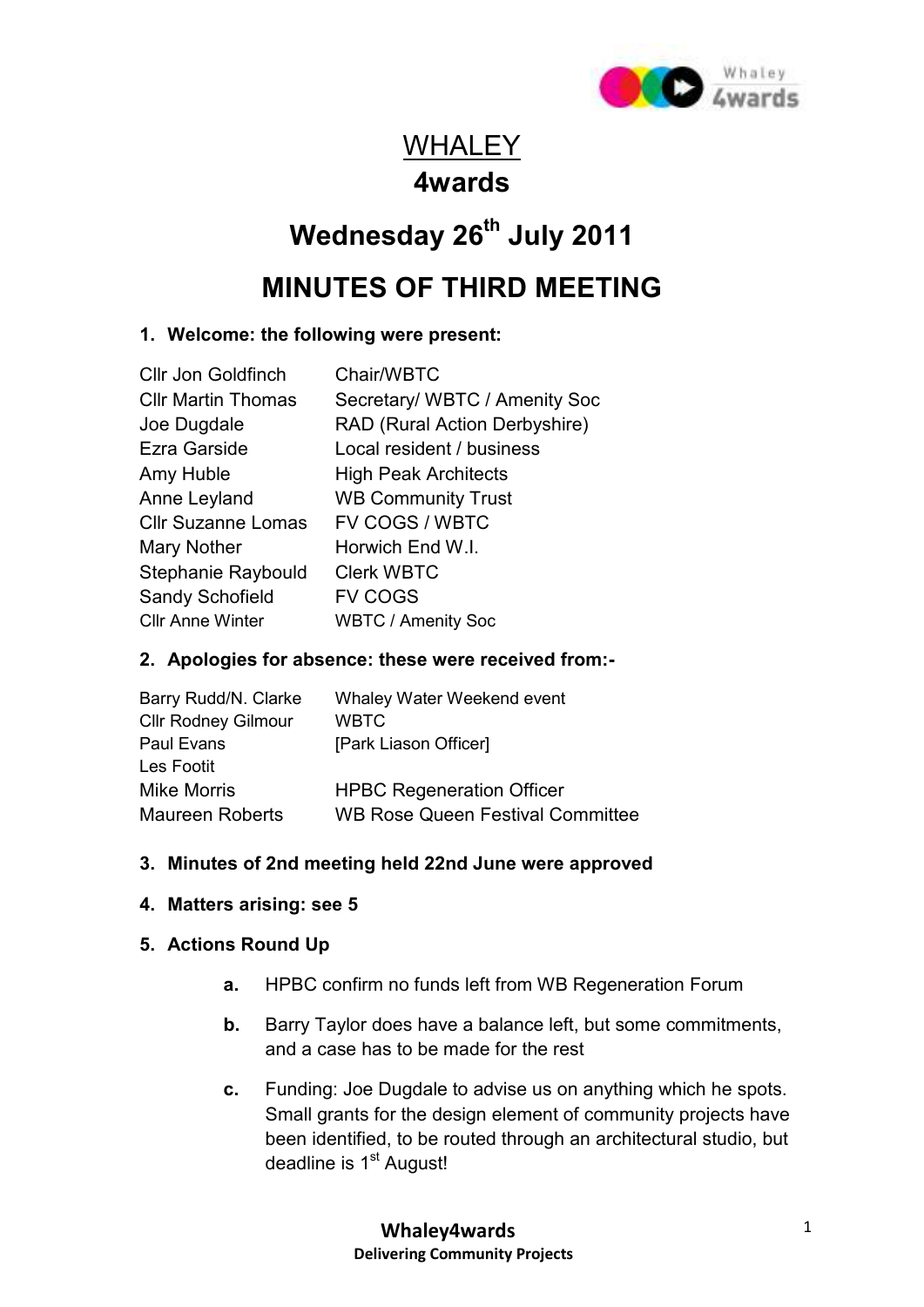

- **d.** Public Liability Insurance has been arranged through WBTC to cover 3 litter-picks per annum
- **e.** Liability for pot-holes on the linear park have been accepted by HPBC & these will be repaired shortly
- **f. Action** on Cllr Goldfinch c/fwd: Seek quotes to fix pot-holes on New Road
- **g.** Funds are reserved for signage on Shallcross Incline
- **h.** Whaleybridge.com has been updated
- **i.** A forum thread has been opened to list community resources
- **j.** HPBC have been provided info on Whaley4Wards
- **6. Correspondence**: as noted elsewhere
- **7. Project List** (as appended to agenda)
- **8. Sponsorship** 
	- **a.** It was agreed to ask local businesses to advertise on Whaleybridge.com for say £5/month
	- **b.** It was agreed that the land adjoining The Cock public house was an ideal site for sponsored improvement
	- **c.** Regarding hanging baskets & tubs it was agreed:
		- **I.** Approach local businesses to determine the level of interest in sponsoring such floral displays
		- **II.** Discuss with the feasibility of engaging the community in choosing designs for such displays with Piranha, the current contractor
		- **III. Action: WBTC to be asked** to approve the idea of sponsorship of tubs & baskets, and community involvement in selecting from available designs so long as the supply, design & maintenance is professionally managed through a contract chosen by competitive tender, and that any cost savings are used to supplement the regeneration budget granted to Whaley4Wards.
- **9. Litter pick & Graffiti Clean-Up**